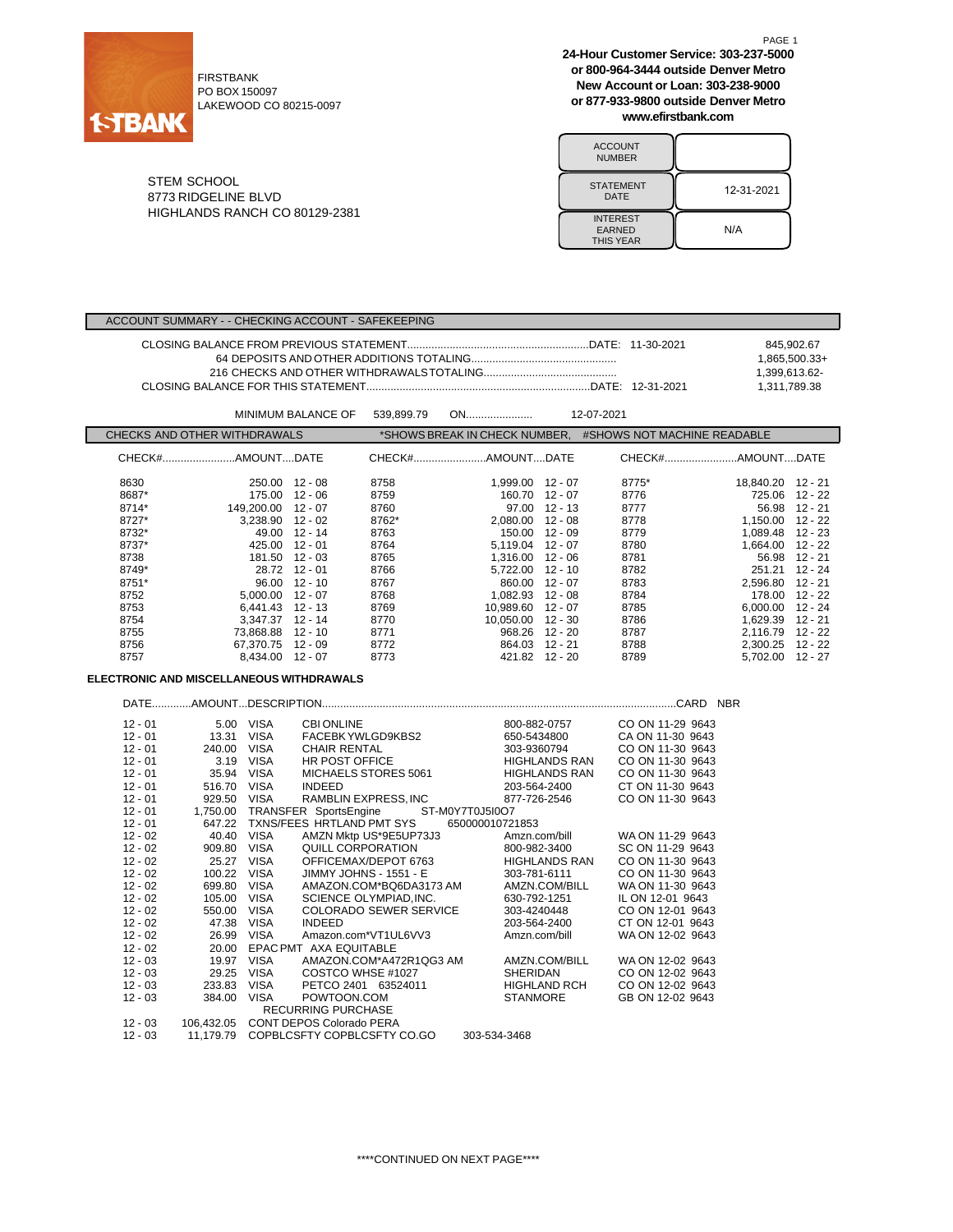

**ELECTRONIC AND MISCELLANEOUS WITHDRAWALSCONTINUED**

**I-TBANK** 

|           |             |             |                                  |                      | <b>NBR</b>       |
|-----------|-------------|-------------|----------------------------------|----------------------|------------------|
| $12 - 03$ |             |             | 3,025.60 CONT 401k Colorado PERA |                      |                  |
| $12 - 03$ | 350.00      |             | TRANSFER SportsEngine            | ST-T6C1J0E2G8I5      |                  |
| $12 - 06$ | 13.71       | <b>VISA</b> | 061 TORCHYS HIGHLANDS R          | <b>HIGHLANDS RAN</b> | CO ON 12-02 9643 |
| $12 - 06$ | 57.27       | <b>VISA</b> | 061 TORCHYS HIGHLANDS R          | <b>HIGHLANDS RAN</b> | CO ON 12-02 9643 |
| $12 - 06$ | 47.26       | <b>VISA</b> | AMZN Mktp US*E88XS8JV3           | Amzn.com/bill        | WA ON 12-03 9643 |
| $12 - 06$ | 216.84 VISA |             | PFG*PROFORMA                     | 216-520-8400         | OH ON 12-03 9643 |
| $12 - 06$ | 57.00 VISA  |             | TROPAQUATICS, INC.               | 303-744-2744         | CO ON 12-03 9643 |
| $12 - 06$ | 4.00        | <b>VISA</b> | D J*WALL-ST-JOURNAL              | 800-568-7625         | MA ON 12-03 9643 |
|           |             |             | <b>RECURRING PURCHASE</b>        |                      |                  |
| $12 - 06$ | 18.98       | <b>VISA</b> | AMZN Mktp US*QC92R3V73           | Amzn.com/bill        | WA ON 12-03 9643 |
| 12 - 06   | 29.97       | <b>VISA</b> | AMZN Mktp US*KL72Z26N3           | Amzn.com/bill        | WA ON 12-04 9643 |
| $12 - 06$ | 54.53       | <b>VISA</b> | AMZN Mktp US*T54B09L23           | Amzn.com/bill        | WA ON 12-04 9643 |
| $12 - 06$ | 10.89       | <b>VISA</b> | AMZN Mktp US*U47RD7FO3           | Amzn.com/bill        | WA ON 12-04 9643 |
| 12 - 06   | 80.20       | <b>VISA</b> | AMAZON.COM*1G6BI8UY3 AM          | AMZN.COM/BILL        | WA ON 12-05 9643 |
| $12 - 06$ | 18.98       | <b>VISA</b> | AMZN Mktp US*GM2961HI3           | Amzn.com/bill        | WA ON 12-05 9643 |
| $12 - 07$ | 180.54      | <b>VISA</b> | AMZN Mktp US*KH63B35V3           | Amzn.com/bill        | WA ON 12-06 9643 |
| $12 - 07$ | 34.55       | <b>VISA</b> | JIMMY JOHNS - 1551               | 303-781-6111         | CO ON 12-06 9643 |
| $12 - 08$ | 343.00      | <b>VISA</b> | <b>CORNER BAKERY CAFE 1505</b>   | <b>HIGHLANDS RAN</b> | CO ON 12-05 9643 |
| $12 - 08$ | 218.82      | <b>VISA</b> | AMZN Mktp US*IO8VB5S13           | Amzn.com/bill        | WA ON 12-06 9643 |
| $12 - 08$ | 44.02       | <b>VISA</b> | AMZN Mktp US*DW2DJ0V63           | Amzn.com/bill        | WA ON 12-06 9643 |
| $12 - 08$ | 26.99       | <b>VISA</b> | VISTAPR*VistaPrint.com           | 866-8936743          | MA ON 12-07 9643 |
| $12 - 08$ | 120.00      | VISA        | WWW.IORAD.COM                    | IORAD.COM            | MA ON 12-07 9643 |
|           |             |             | RECURRING PURCHASE               |                      |                  |
| $12 - 08$ | 29.00       | <b>VISA</b> | SHOPIFY* 127262507               | HTTPSSHOPIFY.        | IL ON 12-07 9643 |
|           |             |             | <b>RECURRING PURCHASE</b>        |                      |                  |
| 12 - 08   | 509.80      | <b>VISA</b> | <b>INDEED</b>                    | 203-564-2400         | CT ON 12-07 9643 |
| $12 - 08$ | 16.00       | <b>VISA</b> | <b>DOLLAR TREE</b>               | <b>HGHLNDS RANCH</b> | CO ON 12-07 9643 |
| $12 - 08$ | 1,262.67    |             | RMRFUNDING ROCKY MTN RES CU      | RMRSTEM              |                  |
| $12 - 08$ | 437.97      |             | CHECKS / F 18004INTUIT           |                      |                  |
| $12 - 09$ | 25.78       | <b>VISA</b> | AMZN Mktp US*E302S9YF3           | Amzn.com/bill        | WA ON 12-06 9643 |
| $12 - 09$ | 20.48       | VISA        | AMAZON.COM*BR7R39K43 AM          | AMZN.COM/BILL        | WA ON 12-06 9643 |
| $12 - 09$ | 21.46       | <b>VISA</b> | SAFEWAY#1480                     | <b>HIGHLANDS RAN</b> | CO ON 12-07 9643 |
| $12 - 09$ | 7.98        | <b>VISA</b> | SAFEWAY#1480                     | <b>HIGHLANDS RAN</b> | CO ON 12-07 1535 |
| $12 - 09$ | 109.72      | <b>VISA</b> | SAFEWAY#1480                     | <b>HIGHLANDS RAN</b> | CO ON 12-07 1535 |
| $12 - 09$ | 70.00       | <b>VISA</b> | EIG*CONSTANTCONTACT.COM          | 855-2295506          | MA ON 12-08 9643 |
|           |             |             | <b>RECURRING PURCHASE</b>        |                      |                  |
| $12 - 09$ | 116.00      | <b>VISA</b> | AMZN Mktp US*E26Q21UD3           | Amzn.com/bill        | WA ON 12-08 9643 |
| 12 - 10   | 29.98       | <b>VISA</b> | SAFEWAY#1480                     | <b>HIGHLANDS RAN</b> | CO ON 12-08 9643 |
| $12 - 10$ | 32.42 VISA  |             | <b>TARGET</b><br>00027169        | <b>LITTLETON</b>     | CO ON 12-09 9643 |
| $12 - 10$ | 157.31      | <b>VISA</b> | MICI HIGHLANDS RANCH             | <b>HIGHLANDS RAN</b> | CO ON 12-09 9643 |
| $12 - 10$ | 299.95      | <b>VISA</b> | AMZN Mktp US*E25EQ5IL3           | Amzn.com/bill        | WA ON 12-09 9643 |
| $12 - 10$ | 463.45      | <b>VISA</b> | <b>STUDIES WEEKLY</b>            | 8663118734           | UT ON 12-09 9643 |
| $12 - 10$ | 749.76      | <b>VISA</b> | AMAZON.COM*ND7HD95T3 AM          | AMZN.COM/BILL        | WA ON 12-09 9643 |
| $12 - 10$ | 1,074.80    | <b>VISA</b> | AMZN Mktp US*E02OS4BF3           | Amzn.com/bill        | WA ON 12-09 9643 |
| $12 - 10$ | 38.94       | <b>VISA</b> | AMZN Mktp US*SN9EL5K93           | Amzn.com/bill        | WA ON 12-10 9643 |
| $12 - 13$ | 5.00        | <b>VISA</b> | <b>CBI ONLINE</b>                | 800-882-0757         | CO ON 12-09 9643 |
| $12 - 13$ | 1,760.14    | <b>VISA</b> | <b>WEST MUSIC CATALOG</b>        | CORALVILLE           | IA ON 12-09 9643 |
| $12 - 13$ | 5.55        | <b>VISA</b> | AMZN Mktp US*FF7OO6WC3           | Amzn.com/bill        | WA ON 12-10 9643 |
| $12 - 13$ | 12.00       | <b>VISA</b> | AMZN Mktp US*9F1AD25E3           | Amzn.com/bill        | WA ON 12-10 9643 |
| $12 - 13$ | 13.04       | <b>VISA</b> | AMZN Mktp US*651UR3EA3           | Amzn.com/bill        | WA ON 12-10 9643 |
| $12 - 13$ | 15.76       | <b>VISA</b> | AMZN Mktp US*NW5SB9AS3           | Amzn.com/bill        | WA ON 12-10 9643 |
| $12 - 13$ | 1,175.00    | <b>VISA</b> | ONLINE-DENVER MUSEUM             | 303-370-6000         | CO ON 12-10 9643 |
| 12 - 13   | 73.23       | <b>VISA</b> | NEXTIVA*VOIPSERVICE              | 800-9834289          | AZ ON 12-10 9643 |
|           |             |             | <b>RECURRING PURCHASE</b>        |                      |                  |
| $12 - 13$ | 30.42       | <b>VISA</b> | AMZN MKTP US*829693233           | AMZN.COM/BILL        | WA ON 12-10 9643 |
| $12 - 13$ | 64.50       | VISA        | QOPPA SOFTWARE                   | ATLANTA              | GA ON 12-10 9643 |
| $12 - 13$ | 505.22      | <b>VISA</b> | <b>INDEED</b>                    | 203-564-2400         | CT ON 12-10 9643 |
| 12 - 13   | 2,339.60    | <b>VISA</b> | ACE EXPRESS COACHES LLC          | 303-421-2780         | CO ON 12-10 9643 |
| 12 - 13   | 1,014.00    | <b>VISA</b> | RAMBLIN EXPRESS, INC             | 877-726-2546         | CO ON 12-10 9643 |
| $12 - 13$ | 6.87        | <b>VISA</b> | LAKESHORE LEARNING MATE          | 310-537-8600         | CA ON 12-10 9643 |
| 12 - 13   | 36.95       | <b>VISA</b> | AMZN Mktp US*N531Q13Y3           | Amzn.com/bill        | WA ON 12-11 9643 |
| 12 - 13   | 137.49      | <b>VISA</b> | LAKESHORE LEARNING MATE          | 310-537-8600         | CA ON 12-11 9643 |
| $12 - 13$ | 337.06      | <b>VISA</b> | AMZN Mktp US*5N3I67O23           | Amzn.com/bill        | WA ON 12-11 9643 |
| $12 - 13$ | 58.11       | <b>VISA</b> | AMZN Mktp US*QV0271RT3           | Amzn.com/bill        | WA ON 12-11 9643 |
| 12 - 13   | 15.12 VISA  |             | AMZN Mktp US*8B7R39TP3           | Amzn.com/bill        | WA ON 12-12 9643 |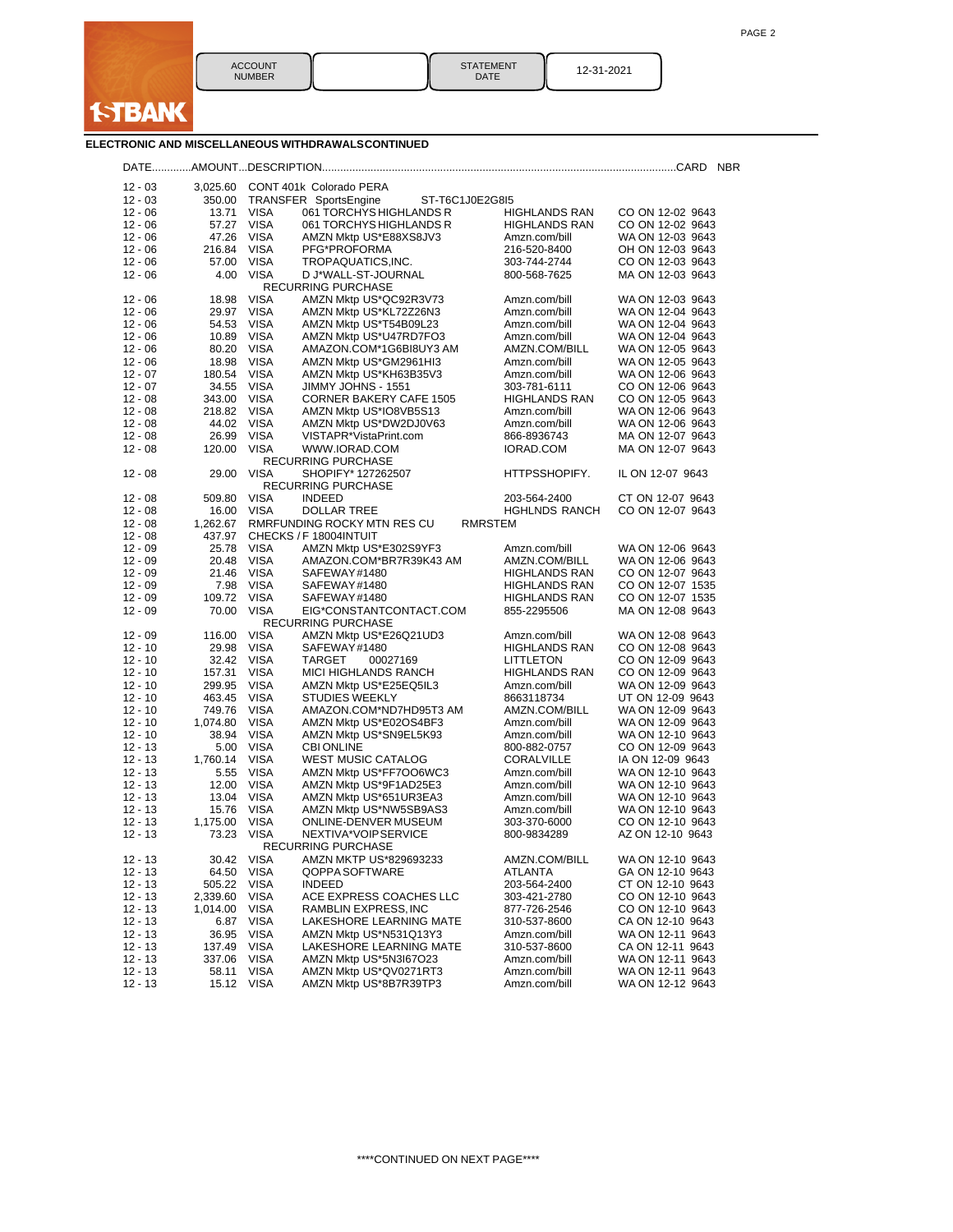

STATEMENT | 12-31-2021

# **ELECTRONIC AND MISCELLANEOUS WITHDRAWALSCONTINUED**

| $12 - 14$ | 949.83     | <b>VISA</b> | AMZN Mktp US*CJ0Q01123                    | Amzn.com/bill        | WA ON 12-10 9643 |
|-----------|------------|-------------|-------------------------------------------|----------------------|------------------|
| $12 - 14$ | 331.40     | <b>VISA</b> | AMZN Mktp US*704BC90T3                    | Amzn.com/bill        | WA ON 12-11 9643 |
| $12 - 14$ | 193.21     | <b>VISA</b> | AMZN Mktp US*W08UL6O03                    | Amzn.com/bill        | WA ON 12-12 9643 |
| $12 - 14$ | 120.98     | <b>VISA</b> | AMAZON.COM*UJ2RE1P53 AM                   | AMZN.COM/BILL        | WA ON 12-12 9643 |
| $12 - 14$ | 11.96      | <b>VISA</b> | AMAZON.COM*LE3RL28J3 AM                   | AMZN.COM/BILL        | WA ON 12-13 9643 |
| $12 - 14$ | 8.70       | <b>VISA</b> | HR POST OFFICE                            | <b>HIGHLANDS RAN</b> | CO ON 12-13 9643 |
| $12 - 14$ | 202.92     | <b>VISA</b> | <b>DBC*BLICK ART MATERIAL</b>             | 800-447-1892         | IL ON 12-14 9643 |
| $12 - 14$ | 276,074.41 |             | PAYROLL STEM School                       |                      |                  |
| $12 - 14$ | 49,276.41  |             | <b>TAXIMPND STEM School</b><br>ST071101   |                      |                  |
| $12 - 14$ | 607.35     |             | <b>BILL IMPND STEM School</b><br>ST071101 |                      |                  |
| $12 - 15$ | 24.65      | <b>VISA</b> | AMZN Mktp US*YW4HQ7R63                    | Amzn.com/bill        | WA ON 12-13 9643 |
| $12 - 15$ | 5.00       | <b>VISA</b> | <b>CBI ONLINE</b>                         | 800-882-0757         | CO ON 12-13 9643 |
| $12 - 15$ | 5.00       | <b>VISA</b> | <b>CBI ONLINE</b>                         | 800-882-0757         | CO ON 12-13 9643 |
| $12 - 15$ | 7.62       | <b>VISA</b> | SAFEWAY#1480                              | <b>HIGHLANDS RAN</b> | CO ON 12-13 9643 |
| $12 - 15$ | 61.87      | <b>VISA</b> | SAFEWAY#1480                              | <b>HIGHLANDS RAN</b> | CO ON 12-13 9643 |
| $12 - 15$ | 174.36     | <b>VISA</b> | AMZN Mktp US*VS9WZ9JS3                    | Amzn.com/bill        | WA ON 12-13 9643 |
| $12 - 15$ | 738.40     | <b>VISA</b> | AMZN Mktp US*DS2K00733                    | Amzn.com/bill        | WA ON 12-14 9643 |
| $12 - 15$ | 2,706.33   | <b>VISA</b> | <b>NEFF ECOMM</b>                         | 800-232-6333         | MN ON 12-14 9643 |
| $12 - 15$ | 11,140.00  |             | ShopWScrip RAISERIGHT<br>30334-119528612  |                      |                  |
| $12 - 15$ | 63.05      |             | TRANSFER shopify<br>ST-M1Q1O0O7T5N9       |                      |                  |
| $12 - 16$ | 272.08     | <b>VISA</b> | AMZN Mktp US*F02Z20RS3                    | Amzn.com/bill        | WA ON 12-11 9643 |
| $12 - 16$ | 8.84       | <b>VISA</b> | AMZN Mktp US*4K5IV1UO3                    | Amzn.com/bill        | WA ON 12-15 9643 |
| $12 - 16$ | 29.95      | <b>VISA</b> | <b>TRUSTED EMPLOYEES</b>                  | 888-389-4023         | MN ON 12-15 9643 |
| $12 - 16$ | 34.06      | <b>VISA</b> | AMZN Mktp US*HK9SB84B3                    | Amzn.com/bill        | WA ON 12-15 9643 |
| $12 - 16$ | 57.36      | <b>VISA</b> | AMZN Mktp US*OC3AB1VR3                    | Amzn.com/bill        | WA ON 12-15 9643 |
| $12 - 16$ | 84.97      | <b>VISA</b> | MICHAELS STORES 5061                      | HIGHLANDS RAN        | CO ON 12-15 9643 |
| $12 - 16$ | 93.45      | <b>VISA</b> | TEACHERSPAYTEACHERS.COM                   | 646-588-0910         | NY ON 12-15 9643 |
| $12 - 16$ | 213.78     | <b>VISA</b> | <b>DCSC CONVENING</b>                     | STRIPE.COM           | NY ON 12-15 9643 |
| $12 - 16$ | 600.00     | <b>VISA</b> | DENVER CENTER FOR THE                     | 303-893-4100         | CO ON 12-15 9643 |
| $12 - 17$ | 73.02      | <b>VISA</b> | AMZN Mktp US*JJ10Y3OO3                    | Amzn.com/bill        | WA ON 12-13 9643 |
| $12 - 17$ | 279.00     | <b>VISA</b> | <b>GOLDEN HISTORY MUSEUMS</b>             | <b>GOLDEN</b>        | CO ON 12-15 9643 |
| $12 - 17$ | 32.65      | <b>VISA</b> | AMZN Mktp US*C33T16DD3                    | Amzn.com/bill        | WA ON 12-15 9643 |
| $12 - 17$ | 21.96      | <b>VISA</b> | AMZN Mktp US*7960D0A03                    | Amzn.com/bill        | WA ON 12-16 9643 |
| $12 - 17$ | 22.27      | <b>VISA</b> | FEDEX OFFIC57400005744                    | <b>HIGHLANDS RAN</b> | CO ON 12-16 9643 |
| $12 - 17$ | 59.00      | <b>VISA</b> | WORDPRESS ADVANCED DAT                    | MARSEILLE 06         | FR ON 12-16 9643 |
|           |            |             | <b>RECURRING PURCHASE</b>                 |                      |                  |
| $12 - 17$ | 237.67     | <b>VISA</b> | COSTCO WHSE #1027                         | SHERIDAN             | CO ON 12-16 9643 |
| $12 - 17$ | 9,960.00   | <b>VISA</b> | COSTCO WHSE #1027                         | SHERIDAN             | CO ON 12-16 9643 |
| $12 - 17$ | 240.00     | <b>VISA</b> | COSTCO WHSE #1027                         | SHERIDAN             | CO ON 12-16 9643 |
| $12 - 17$ | 30.00      | <b>VISA</b> | <b>PARINC</b>                             | 813-968-3003         | FL ON 12-16 1535 |
| $12 - 17$ | 300.00     | <b>VISA</b> | GRAMMARLY COAHEZXTH                       | GRAMMARLY.COM        | CA ON 12-16 9643 |
|           |            |             | <b>RECURRING PURCHASE</b>                 |                      |                  |
| $12 - 17$ | 4,232.50   | <b>VISA</b> | SQ *PIT STOP BBQ & KITCHE                 | <b>ENGLEWOOD</b>     | CO ON 12-17 9643 |
| $12 - 17$ | 107,537.17 |             | CONT DEPOS Colorado PERA                  |                      |                  |
| $12 - 20$ | 338.06     | <b>VISA</b> | OLSEN SAFETY EQUIPMENT                    | 262-5474455          | WI ON 12-13 9643 |
| $12 - 20$ | 4,080.00   | <b>VISA</b> | PELICAN BAY AT CHERRY C                   | 303-7412995          | CO ON 12-16 9643 |
| $12 - 20$ | 4.37       | <b>VISA</b> | Scholastic Education                      | 573-632-1834         | MO ON 12-16 9643 |
| $12 - 20$ | 39.96      | <b>VISA</b> | AMZN Mktp US*YH6Y99RI3                    | Amzn.com/bill        | WA ON 12-16 9643 |
| $12 - 20$ | 55.31      | <b>VISA</b> | Scholastic Education                      | <b>JEFFERSONCITY</b> | MO ON 12-17 9643 |
| $12 - 20$ | 167.97     | <b>VISA</b> | SOUTHWES 52614618150                      | 800-435-9792         | TX ON 12-17 9643 |
| $12 - 20$ | 349.95     | <b>VISA</b> | TICKETS FOR SPACE E                       | HTTPSSITES.GR        | CA ON 12-17 9643 |
| $12 - 20$ | 172.00     | <b>VISA</b> | <b>J &amp; H AEROSPACE</b>                | 402-935-7733         | GA ON 12-17 1535 |
| $12 - 20$ | 4.00       | <b>VISA</b> | NYTimes*NYTimes disc                      | 800-698-4637         | NY ON 12-18 9643 |
|           |            |             | <b>RECURRING PURCHASE</b>                 |                      |                  |
| $12 - 20$ | 404.00     |             | TXNS/FEES HRTLAND PMT SYS                 | 650000010721853      |                  |
| $12 - 20$ | 89.60      |             | RMR MO FEE ROCKY MTN RES OP               | RMRSTEM              |                  |
| $12 - 21$ | 3,525.00   | <b>VISA</b> | BENCHMARK EDUCATION COM                   | 187-723-6246         | NY ON 12-20 9643 |
| $12 - 21$ | 246.24     | <b>VISA</b> | FLINN SCIENTIFIC INC                      | 800-452-1261         | IL ON 12-21 9643 |
| $12 - 21$ | 3,348.64   |             | CONT 401k Colorado PERA                   |                      |                  |
|           |            |             |                                           |                      |                  |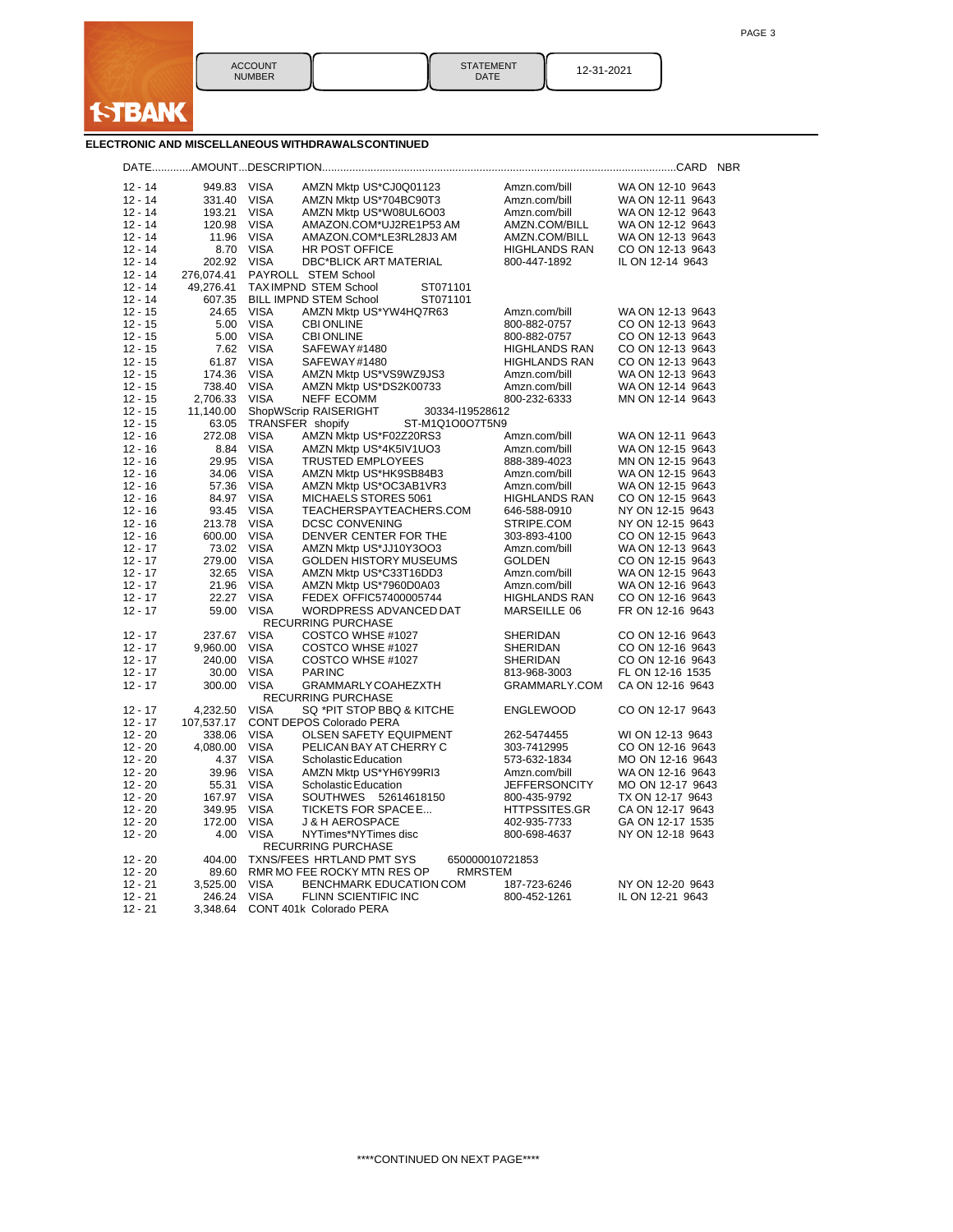

| 12-31-2021 |
|------------|
|            |

### **ELECTRONIC AND MISCELLANEOUS WITHDRAWALSCONTINUED**

| $12 - 21$              |                              | 20.00 EPAC PMT AXA EQUITABLE                                |                                          |  |  |  |  |  |
|------------------------|------------------------------|-------------------------------------------------------------|------------------------------------------|--|--|--|--|--|
| $12 - 22$              |                              | 5.00 VISA<br><b>CBI ONLINE</b>                              | 800-882-0757<br>CO ON 12-20 9643         |  |  |  |  |  |
| $12 - 22$              |                              | 5.00 VISA<br><b>CBI ONLINE</b>                              | 800-882-0757<br>CO ON 12-20 9643         |  |  |  |  |  |
| $12 - 22$              | 192.78 VISA                  | AMZN Mktp US*5B37O8243                                      | WA ON 12-21 9643<br>Amzn.com/bill        |  |  |  |  |  |
| $12 - 22$              |                              | 1,262.67 RMRFUNDING ROCKY MTN RES CU<br><b>RMRSTEM</b>      |                                          |  |  |  |  |  |
| $12 - 23$              | 1,565.00 VISA                | VISTAGE WORLDWIDE INC                                       | 858-5236800<br>CA ON 12-21 9643          |  |  |  |  |  |
| $12 - 23$              |                              | RAMBLIN EXPRESS, INC<br>1,014.00 VISA                       | 877-726-2546<br>CO ON 12-22 9643         |  |  |  |  |  |
| $12 - 23$              |                              | 1,014.00 VISA<br>RAMBLIN EXPRESS, INC                       | 877-726-2546<br>CO ON 12-22 9643         |  |  |  |  |  |
| $12 - 23$              |                              | 1,352.00 VISA<br>RAMBLIN EXPRESS, INC                       | 877-726-2546<br>CO ON 12-22 9643         |  |  |  |  |  |
| $12 - 23$              |                              | 25.00 VISA<br>INTUIT *QuickBooks Onli                       | CL.INTUIT.COM<br>CA ON 12-22 9643        |  |  |  |  |  |
|                        |                              | <b>RECURRING PURCHASE</b>                                   |                                          |  |  |  |  |  |
| $12 - 23$              | 25.00 VISA                   | INTUIT *QuickBooks Onli                                     | <b>CL.INTUIT.COM</b><br>CA ON 12-22 9643 |  |  |  |  |  |
|                        |                              | <b>RECURRING PURCHASE</b>                                   |                                          |  |  |  |  |  |
| 12 - 27                | 116.61 VISA                  | HOMEDEPOT.COM                                               | 800-430-3376<br>GA ON 12-23 9643         |  |  |  |  |  |
| $12 - 27$              |                              | 11.99 VISA<br>DENVER POST CIRCULATION                       | 303-832-3232<br>CO ON 12-23 9643         |  |  |  |  |  |
|                        |                              | RECURRING PURCHASE                                          |                                          |  |  |  |  |  |
| $12 - 27$              | 502.39 VISA                  | <b>INDEED</b>                                               | 203-564-2400<br>CT ON 12-25 9643         |  |  |  |  |  |
| $12 - 27$              |                              | 124.99 VISA<br>AMZN Mktp US*UV5RL7LP3                       | Amzn.com/bill<br>WA ON 12-27 9643        |  |  |  |  |  |
| $12 - 28$              |                              | 153.83 VISA AMZN Mktp US*2482S1Y51                          | Amzn.com/bill<br>WA ON 12-22 9643        |  |  |  |  |  |
| $12 - 29$              | 403.22 VISA                  | THE HOME DEPOT 1540                                         | <b>HIGHLANDS RAN</b><br>CO ON 12-27 9643 |  |  |  |  |  |
| $12 - 29$              |                              | 9,367.46 XCELENERGY XCEL ENERGY-PSCO                        |                                          |  |  |  |  |  |
| $12 - 30$              | 205.86 VISA                  | AMZN Mktp US*PN8MZ0QK3                                      | Amzn.com/bill<br>WA ON 12-23 9643        |  |  |  |  |  |
| $12 - 30$              |                              | 46.63 VISA<br>THE HOME DEPOT #1540                          | <b>LITTLETON</b><br>CO ON 12-28 9643     |  |  |  |  |  |
| $12 - 30$              | 259.08 VISA                  | LAMINATOR.COM                                               | 8007138879<br>IL ON 12-29 9643           |  |  |  |  |  |
| $12 - 30$              | 45.98 VISA                   | AMZN Mktp US*ZX3SQ98T3                                      | WA ON 12-29 9643<br>Amzn.com/bill        |  |  |  |  |  |
| $12 - 30$              | 119.99 VISA                  | CANVA* I03284-27528466                                      | HTTPSCANVA.CO<br>DE ON 12-29 9643        |  |  |  |  |  |
|                        |                              | <b>RECURRING PURCHASE</b><br>293,746.29 PAYROLL STEM School |                                          |  |  |  |  |  |
| $12 - 30$<br>$12 - 30$ |                              | 59,916.16 TAXIMPND STEM School<br>ST071101                  |                                          |  |  |  |  |  |
| $12 - 30$              |                              | 591.60 BILL IMPND STEM School<br>ST071101                   |                                          |  |  |  |  |  |
| $12 - 31$              | 42.40 VISA                   | <b>DBC*BLICK ART MATERIAL</b>                               | 800-447-1892<br>IL ON 12-29 9643         |  |  |  |  |  |
| $12 - 31$              | 64.27 VISA                   | THE HOME DEPOT #1540                                        | LITTLETON<br>CO ON 12-29 9643            |  |  |  |  |  |
| $12 - 31$              |                              | 98.49 ACH FUNDS Heartland<br><b>MONTHLY</b>                 |                                          |  |  |  |  |  |
| $12 - 31$              |                              | 47.29 ACTIVITY CHARGE                                       |                                          |  |  |  |  |  |
|                        |                              |                                                             |                                          |  |  |  |  |  |
|                        | DEPOSITS AND OTHER ADDITIONS |                                                             |                                          |  |  |  |  |  |

| DATETYPE |                         |                                            |              |                     | DATE TYPE<br>.AMOUNT |
|----------|-------------------------|--------------------------------------------|--------------|---------------------|----------------------|
| 12 - 08  | WIRE<br>12 - 14 DEPOSIT | 1.500.000.00  12 - 14  DEPOSIT<br>5.500.00 | 12 - 15 WIRE | 304.761.86<br>20.00 |                      |

# **ELECTRONIC AND MISCELLANEOUS ADDITIONS**

DATE.............AMOUNT...DESCRIPTION....................................................................................................................CARD NBR

| $12 - 01$ | 1.695.00 | TXNS/FEES HRTLAND PMT SYS<br>650000010721853                             |
|-----------|----------|--------------------------------------------------------------------------|
| $12 - 01$ | 33.56    | VISA<br><b>HIGHLANDS RAN</b><br>CO ON 11-30 9643<br>MICHAELS STORES 5061 |
| $12 - 02$ | 648.00   | TXNS/FEES_HRTLAND PMT SYS<br>650000010721853                             |
| $12 - 03$ |          | 86.91 TRANSFER shopify ST-D6A8W7C1F6H3                                   |
| $12 - 03$ |          | 1.238.00 TXNS/FEES HRTLAND PMT SYS<br>650000010721853                    |
| $12 - 06$ |          | 34.52 TRANSFER shopify ST-V8L2W8A3O4S8                                   |
| 12 - 06   |          | 1,101.00 TXNS/FEES HRTLAND PMT SYS<br>650000010721853                    |
| $12 - 06$ |          | 1,378.00 TXNS/FEES HRTLAND PMT SYS 650000010721853                       |
| $12 - 06$ |          | 2.705.00 TXNS/FEES HRTLAND PMT SYS 650000010721853                       |
| 12 - 07   |          | 72.52 TRANSFER shopify ST-G4T4A8E6P6W9                                   |
| $12 - 07$ |          | 96.00 ACH FUNDS Heartland 4873569                                        |
| $12 - 07$ |          | 1,181.00 TXNS/FEES HRTLAND PMT SYS<br>650000010721853                    |
| $12 - 08$ |          | 5,531.00 TXNS/FEES HRTLAND PMT SYS 650000010721853                       |
| $12 - 09$ |          | 0.10 Payments UKOGF FOUNDATION 6U68HFJGT9                                |
| $12 - 09$ |          | 107.28 TRANSFER shopify ST-X1H5E5K2N1G0                                  |
| $12 - 09$ | 192.00   | ACH FUNDS Heartland 4879313                                              |
| $12 - 09$ | 4.895.00 | TXNS/FEES HRTLAND PMT SYS<br>650000010721853                             |
| 12 - 10   |          | 2.04 TRANSFER shopify ST-W5P8I3F1V3F7                                    |
| $12 - 10$ | 124.00   | <b>ACH FUNDS Heartland</b><br>4880359                                    |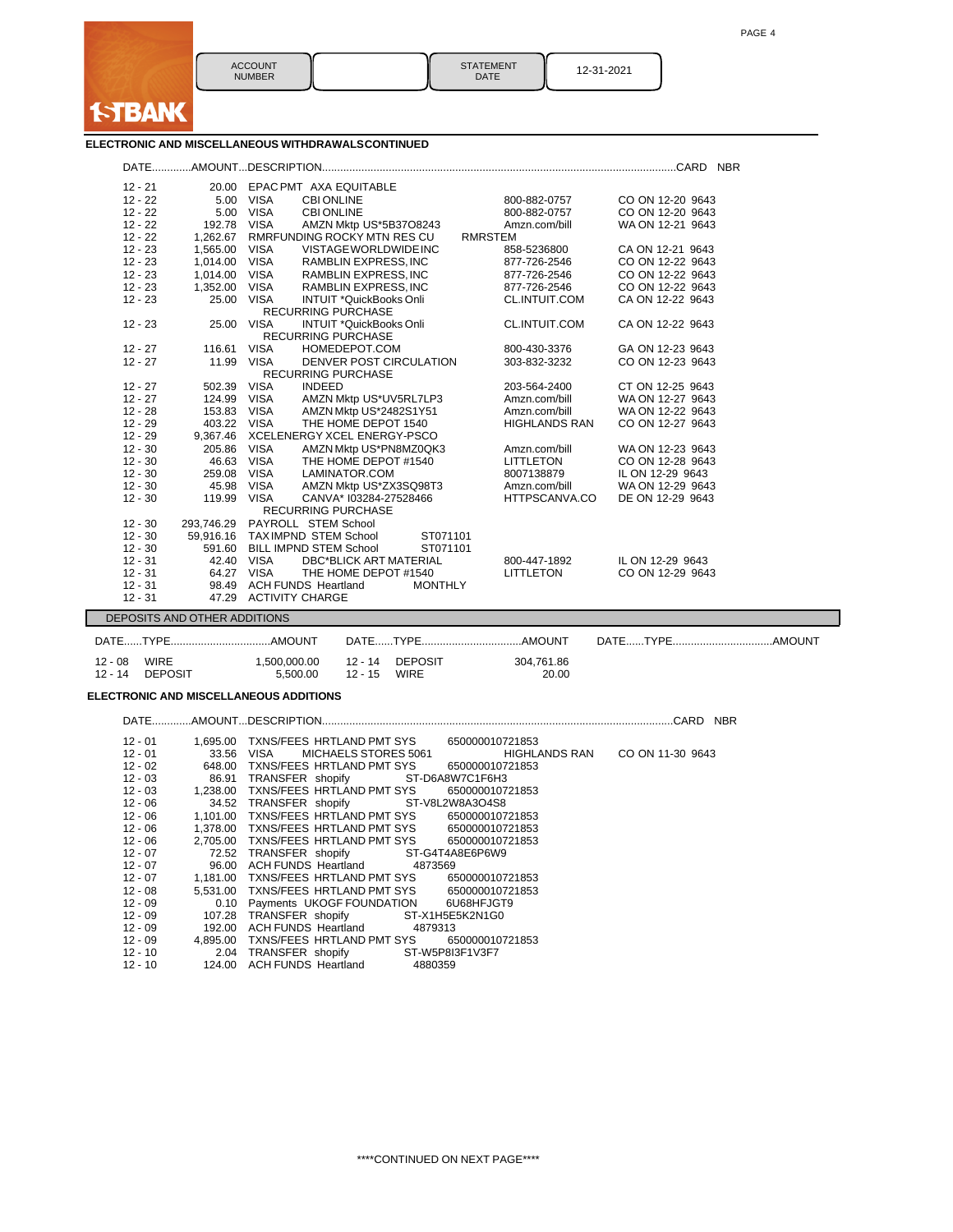

# **ELECTRONIC AND MISCELLANEOUS ADDITIONS CONTINUED**

**I-TBANK** 

| $12 - 10$              |                       | 3,346.00 TXNS/FEES HRTLAND PMT SYS 650000010721853                           |  |
|------------------------|-----------------------|------------------------------------------------------------------------------|--|
| $12 - 13$              |                       | 38.54 TRANSFER shopify<br>ST-J2E4M2R2L7K1                                    |  |
| $12 - 13$              |                       | 96.00 ACH FUNDS Heartland<br>4883765                                         |  |
| $12 - 13$              |                       | ST-J4Y0Z9C1N3H3<br>600.00 TRANSFER SportsEngine                              |  |
| $12 - 13$              |                       | 636.00 TXNS/FEES HRTLAND PMT SYS<br>650000010721853                          |  |
| $12 - 13$              |                       | 2,205.00 TXNS/FEES HRTLAND PMT SYS<br>650000010721853                        |  |
| $12 - 13$              |                       | 3,464.00 TXNS/FEES HRTLAND PMT SYS<br>650000010721853                        |  |
| $12 - 14$              |                       | 150.00 TRANSFER SportsEngine<br>ST-O0V0U9X1X0O5                              |  |
| $12 - 14$              |                       | 155.68 TRANSFER shopify<br>ST-T7T0P1P0G0R7                                   |  |
| $12 - 14$              |                       | 396.00 ACH FUNDS Heartland<br>4891444                                        |  |
| $12 - 14$              |                       | 400.00 TXNS/FEES HRTLAND PMT SYS<br>650000010721853                          |  |
| $12 - 15$              |                       | 128.00 ACH FUNDS Heartland<br>4895158                                        |  |
| $12 - 15$              |                       | 300.00 TRANSFER SportsEngine<br>ST-K5Q9O1R0P8V1                              |  |
| $12 - 15$              |                       | 1,242.00 TXNS/FEES HRTLAND PMT SYS<br>650000010721853                        |  |
| $12 - 15$              |                       | 64.50 VISA<br>QOPPA SOFTWARE<br>GA ON 12-13 9643<br>ATLANTA                  |  |
| $12 - 16$              |                       | 692.00 ACH FUNDS Heartland<br>4895757                                        |  |
| $12 - 16$              |                       | 2,473.00 TXNS/FEES HRTLAND PMT SYS<br>650000010721853                        |  |
| $12 - 17$              |                       | ST-J8F2W0Y7G0I1<br>8.21 TRANSFER shopify                                     |  |
| $12 - 17$              |                       | 596.00 ACH FUNDS Heartland<br>4899060                                        |  |
| $12 - 17$              |                       | 892.00 TXNS/FEES HRTLAND PMT SYS<br>650000010721853                          |  |
| $12 - 17$              |                       | 22.00 VISA<br>AMZN Mktp US<br>WA ON 12-16 9643<br>Amzn.com/bill              |  |
| $12 - 20$              |                       | 96.00 TXNS/FEES HRTLAND PMT SYS<br>650000010721853                           |  |
| $12 - 20$              |                       | 200.00 ACH FUNDS Heartland<br>4901747                                        |  |
| $12 - 20$              |                       | 1,455.40 TXNS/FEES HRTLAND PMT SYS<br>650000010721853                        |  |
| $12 - 20$              |                       | 6.87 VISA<br>LAKESHORE LEARNING MATE<br>CA ON 12-18 9643<br>3105378600       |  |
| $12 - 21$              |                       | 28.00 ACH FUNDS Heartland<br>4908599                                         |  |
| $12 - 21$              |                       | 8,330.20 ACH Pmt WORTHINGTON-OLSO<br>5315179016<br>28.00 ACH FUNDS Heartland |  |
| $12 - 22$<br>$12 - 22$ |                       | 4910573<br>40.00 TXNS/FEES HRTLAND PMT SYS<br>650000010721853                |  |
| $12 - 22$              |                       | 150.00 TRANSFER SportsEngine<br>ST-R9A1J7U2J7G6                              |  |
| $12 - 23$              |                       | 43.00 ACH FUNDS Heartland<br>4913437                                         |  |
| $12 - 23$              |                       | 415.00 TXNS/FEES HRTLAND PMT SYS<br>650000010721853                          |  |
| $12 - 24$              |                       | 96.00 ACH FUNDS Heartland<br>4918142                                         |  |
| $12 - 24$              |                       | 150.00 TRANSFER SportsEngine<br>ST-K0R4J4R9C1Y4                              |  |
| $12 - 28$              |                       | 0.10 Payments UKOGF FOUNDATION<br>70ENPXM3DV                                 |  |
| $12 - 28$              |                       | 1,691.59 DONATION BENEVITY FUND<br>74USQWLNAK                                |  |
| $12 - 29$              |                       | 1,793.00 TXNS/FEES HRTLAND PMT SYS<br>650000010721853                        |  |
| $12 - 30$              |                       | 750.00 TXNS/FEES HRTLAND PMT SYS<br>650000010721853                          |  |
| $12 - 30$              |                       | 4.45 VISA<br>TEACHERSPAYTEACHERS.COM<br>6465880910<br>NY ON 12-29 9643       |  |
| $12 - 31$              | 15.00                 | TXNS/FEES HRTLAND PMT SYS<br>650000010721853                                 |  |
| $12 - 31$              |                       | 900.00 DONATION BENEVITY FUND<br>75T2JB9JS3                                  |  |
|                        | DAILY BALANCE SUMMARY |                                                                              |  |

| $12 - 01$ | 843.036.65  | $12 - 13$ | 1890.146.40 | $12 - 23$ | 1694.256.98 |
|-----------|-------------|-----------|-------------|-----------|-------------|
| $12 - 02$ | 837.920.89  | $12 - 14$ | 1870.336.40 | $12 - 24$ | 1688.251.77 |
| $12 - 03$ | 717.409.81  | $12 - 15$ | 1857.164.62 | $12 - 27$ | 1681.793.79 |
| $12 - 06$ | 720.527.70  | $12 - 16$ | 1858.935.13 | $12 - 28$ | 1683.331.65 |
| $12 - 07$ | 539.899.79  | $12 - 17$ | 1737.428.10 | $12 - 29$ | 1675.353.97 |
| $12 - 08$ | 2039.009.59 | $12 - 20$ | 1732.091.07 | $12 - 30$ | 1311.126.83 |
| $12 - 09$ | 1976.311.80 | $12 - 21$ | 1709.265.01 | $12 - 31$ | 1311,789.38 |
| $12 - 10$ | 1897.250.35 | $12 - 22$ | 1699.883.46 |           |             |